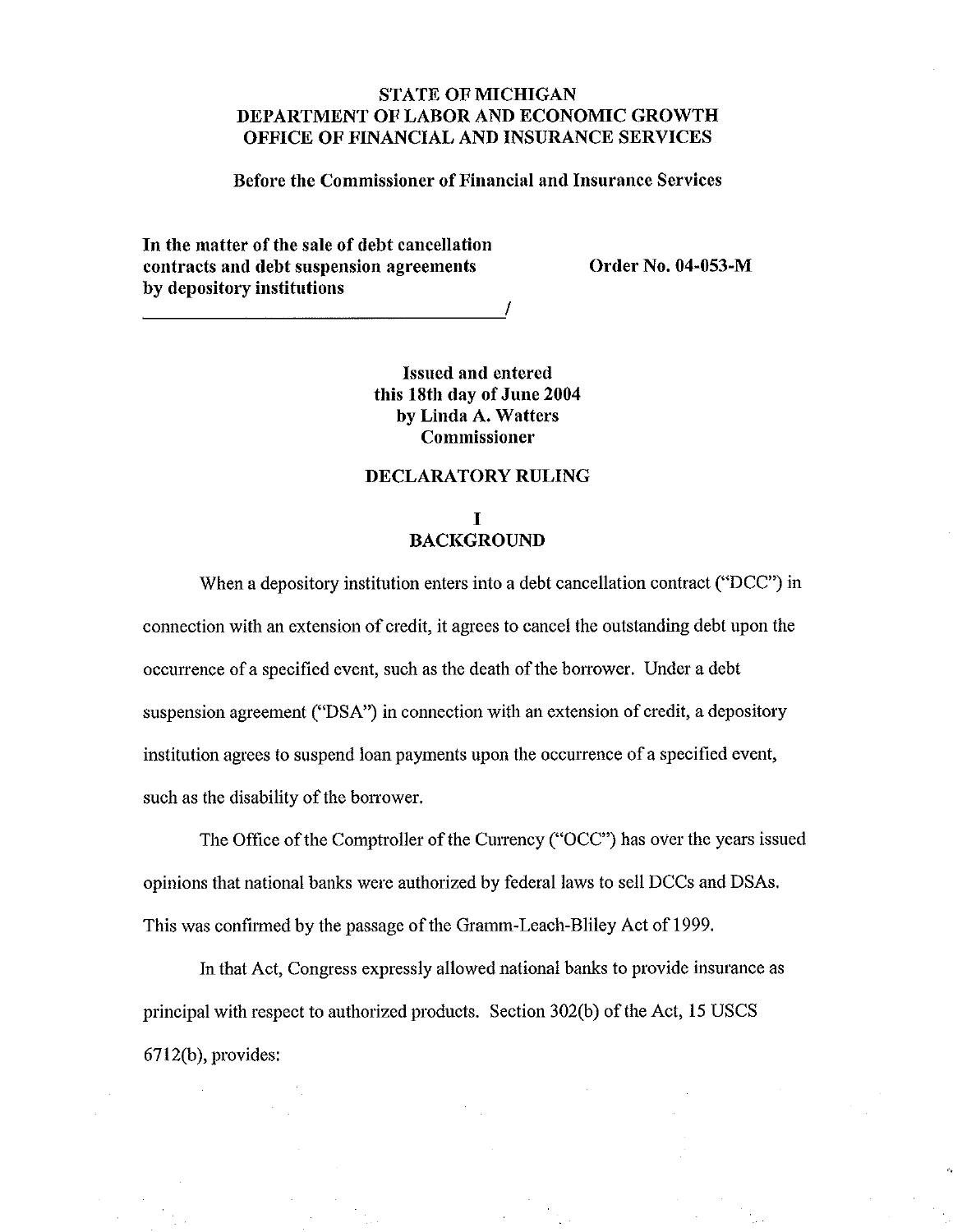Order No. 04-053-M June 18, 2004 Page 2

> **Authorized products.** For the purposes of this section, a product is authorized if--

> $(1)$  as of January 1, 1999, the Comptroller of the Currency had determined in writing that national banks may provide such product as principal, or national banks were in fact lawfully providing such product as principal; ...

The OCC had made such a determination before January 1, 1999, as to DCCs and DSAs.

As mandated by the Act, the OCC promulgated rules that took effect June 2003.

[12 CFR part 37] These rules established that states have no role in regulating the price,

content, or marketing of DCCs and DSAs when sold by national banks.

Agencies regulating federally chartered thrifts and credit unions have separately

concluded that those depository institutions may sell DCCs and DSAs. Moreover, most

states stopped regulating these contracts as insurance products years ago. Experts

predict that within a few years these contracts will supplant similar credit insurance

products that have been widely sold for over 50 years.

In examining the sale of DCCs and DSAs, all depository institutions should be taken into account. For purposes of this Declaratory Ruling, "depository institution" has the meaning given in Section 120l(s) of the Michigan Banking Code of 1999, as amended, MCL 489.11201(s), which provides:

"Depository institution" means a bank, out-of-state bank, national bank, foreign bank branch, association, savings bank, or credit union organized under the laws of this state, another state, the District of Columbia, the United States, or a territory or protectorate of the United States.

Michigan chartered depository institutions compete with federally chartered depository institutions. The Michigan Legislature has made it abundantly clear that in interpreting and expanding upon powers of Michigan chartered depository institutions,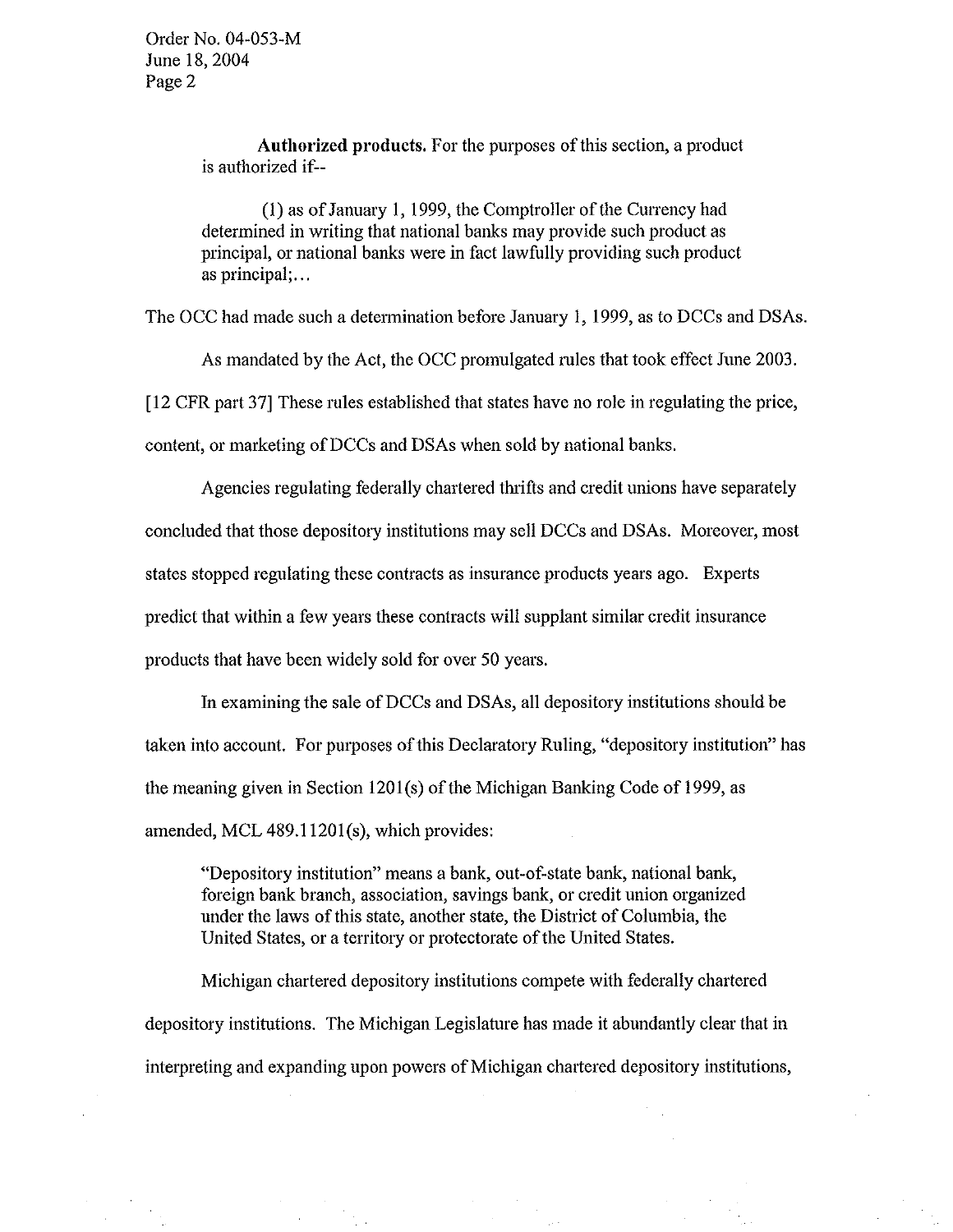Order No. 04-053-M June 18, 2004 Page 3

the Commissioner shall take competition with federally chartered depository institutions

into account.

The importance of competition in banking is underscored by Section 2102 of the

Banking Code of 1999, as amended ("Banking Code"), MCL 487.12102, which states as

follows:

This act shall be implemented by the commissioner to maximize the capacity of banks to offer convenient and efficient financial services, to promote economic development, and to ensure that banks remain competitive with other types of financial service providers.

While no expansion of powers would be needed as to the sale of DCCs and DSAs,

it is instructive that the Legislature authorizes the Commissioner to take into account

federal regulations in assessing competition. Section 2204 of the Banking Code, MCL

487.12204, provides:

(1) The commissioner may issue declaratory rulings in accordance with the administrative procedures act of 1969, or issue orders on applications by 1 or more banks to exercise powers not specifically authorized by this act that will authorize banks to exercise powers appropriate and necessary to compete with other providers of financial services.

 $(2)$  In the exercise of the discretion permitted by this section, the commissioner shall consider the ability of banks to exercise any additional power in a safe and sound manner, the authority of depository institutions operating under state or federal law or regulation, the powers of other competing entities providing financial services, and any specific limitations on bank powers contained in this act or in any other law ofthis state. The commissioner shall give notice, at least quarterly, to all banks of declaratory rulings, orders, or determinations issued during the preceding quarter under this section. [Emphasis added.]

Similarly, the Legislature has directed the Commissioner to, " ... ensure that

savings banks remain competitive with other types of financial institutions and providers

of financial services," in Section 201(2) of the Savings Bank Act, MCL487.3201(2).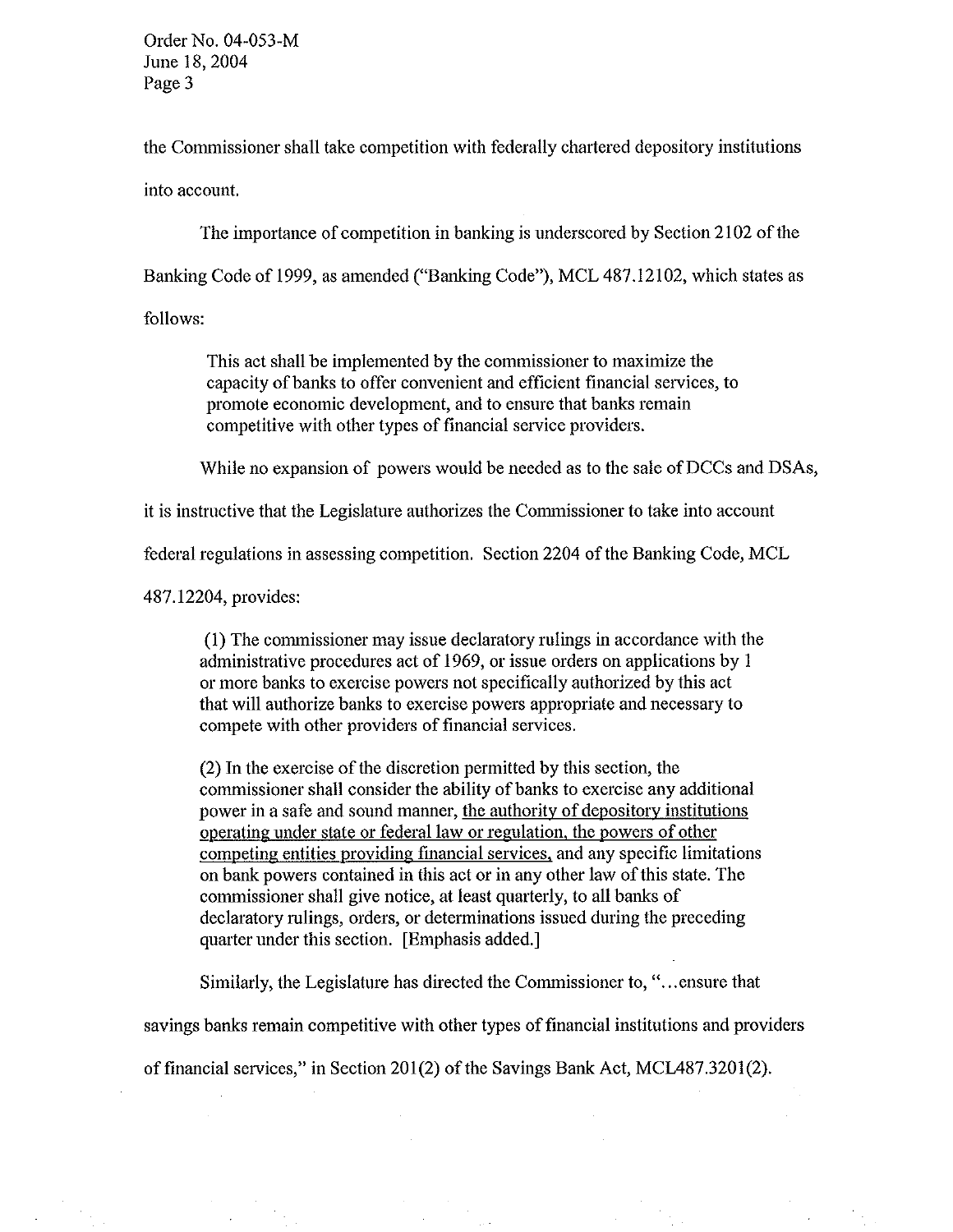Finally, by Section 208(2) of the Credit Union Act, MCL 490.208(2), in evaluating a request for additional powers by a domestic credit union, the Commissioner "...shall consider...the powers of other competing entities providing financial services..."

The Michigan Legislature has called for a level playing field. However, as seen above, federally chartered depository institutions currently enjoy an advantage in their ability to offer DCCs and DSAs. Compared to credit insurance products, DCCs and DSAs are flexible with respect to price, terms, and marketing.

## II **ANALYSIS**

It is appropriate at this time for the Commissioner to apply an analysis that focuses upon the principal object and purpose of the loan agreement. Even though DCCs and DSAs have an element ofrisk transfer, their inclusion in a loan agreement directly or by addendum does not change the essential character of the loan agreement.

This line of analysis was adopted regarding warranties in Declaratory Ruling 95- 254-M. At issue was an automobile warranty that covered collision damage.

This agency has long recognized that warranties are distinct from insurance. In determining that the insurance element of the warranty did not make the warranty into an insurance contract, the agency focused upon the primary object and purpose of the warranty contract.

The declaratory ruling contains an ample discussion of authority on this issue. At the core ofits reasoning is a quote from *Transportation Guarantee Co vJellins,* 29 Cal 2d 242,249 (1946), where the Court quoted from a federal decision as follows: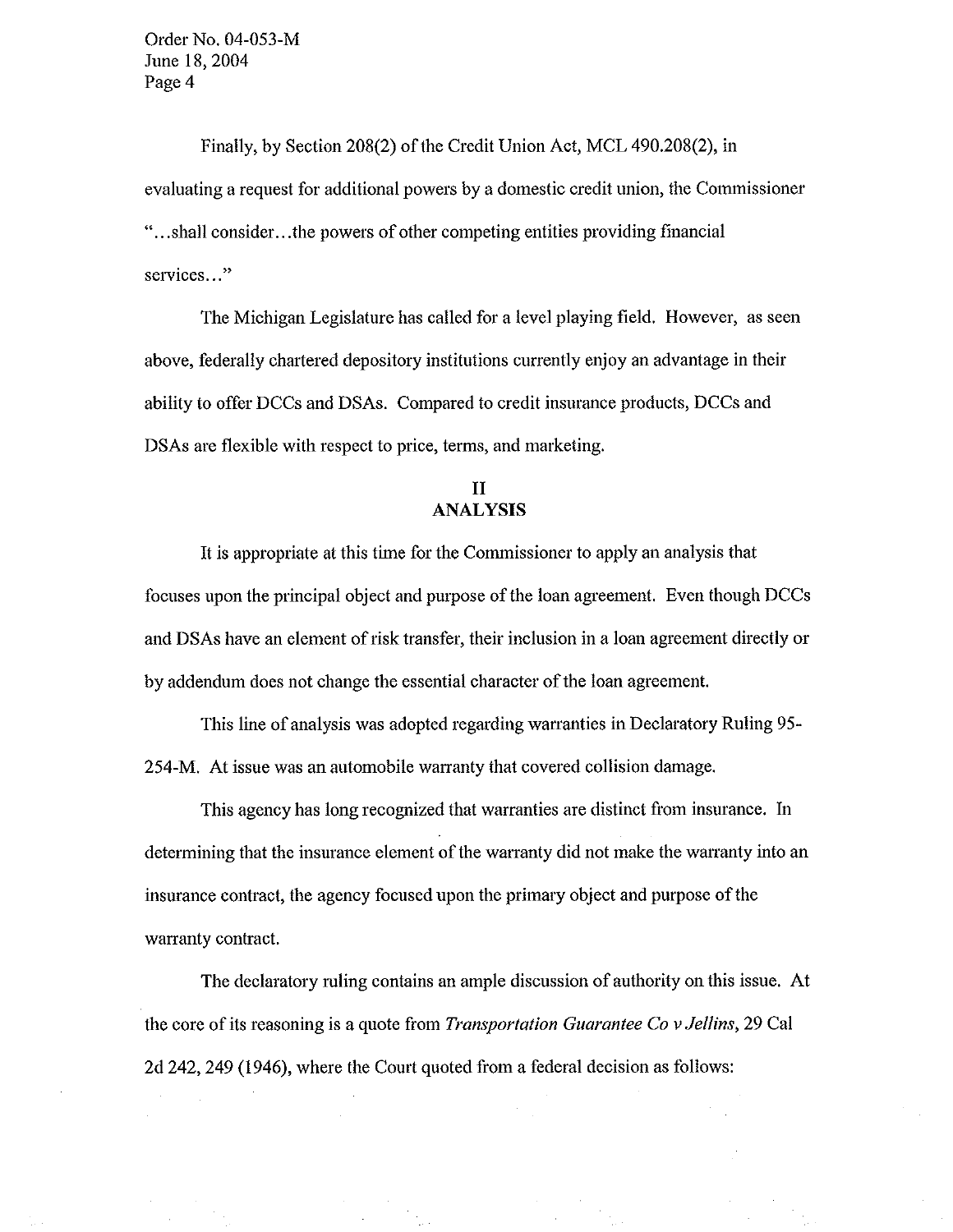"That an incidental element ofrisk distribution or assumption may be present should not outweigh all other factors. If the attention is focused only on that feature, the line between insurance or indemnity and other types of legal arrangement and economic function becomes faint, if not extinct. This is especially true when the contract is for the sale of goods or services on contingency. But obviously it was not the purpose of the insurance statutes to regulate all arrangements for assumption or distribution ofrisk. That view would cause them to engulf practically all contracts, particularly conditional sales and contingent service agreements. The fallacy is in looking only at the risk element, to the exclusion of all others present or their subordination to it.

The question turns, not on whether risk is involved or assumed, but on whether that or something else to which it is related in the particular plan is its principal object and purpose."

The principal object and purpose of a loan agreement is the loan itself, not an incidental provision concerning certain events that may arise during the course of the loan. The conditional cancellation or suspension is only one term of the overall loan agreement. Thus, a loan agreement does not constitute an insurance contract due to the related sale of DCCs and DSAs. A depository institution should not be regulated as an insurer in its offering of these products.

Declaratory Ruling 98-105-M concerned banks selling DCCs. Under Section 402 of the Michigan Insurance Code of 1956, as amended ("Code"), MCL 500.402, a person must be licensed as an insurer in order to transact insurance. Since banks cannot be licensed as insurers, the agency concluded that they could not sell DCCs.

This declaratory ruling reaches a different result because, unlike the previous declaratory ruling, it applies the "principal object and purpose" test in deciding whether the sale of DCCs and DSAs constitute the transaction of insurance. Thus, Declaratory Ruling 98-105-M is changed prospectively and superseded by this declaratory ruling.

 $\cdot$  .